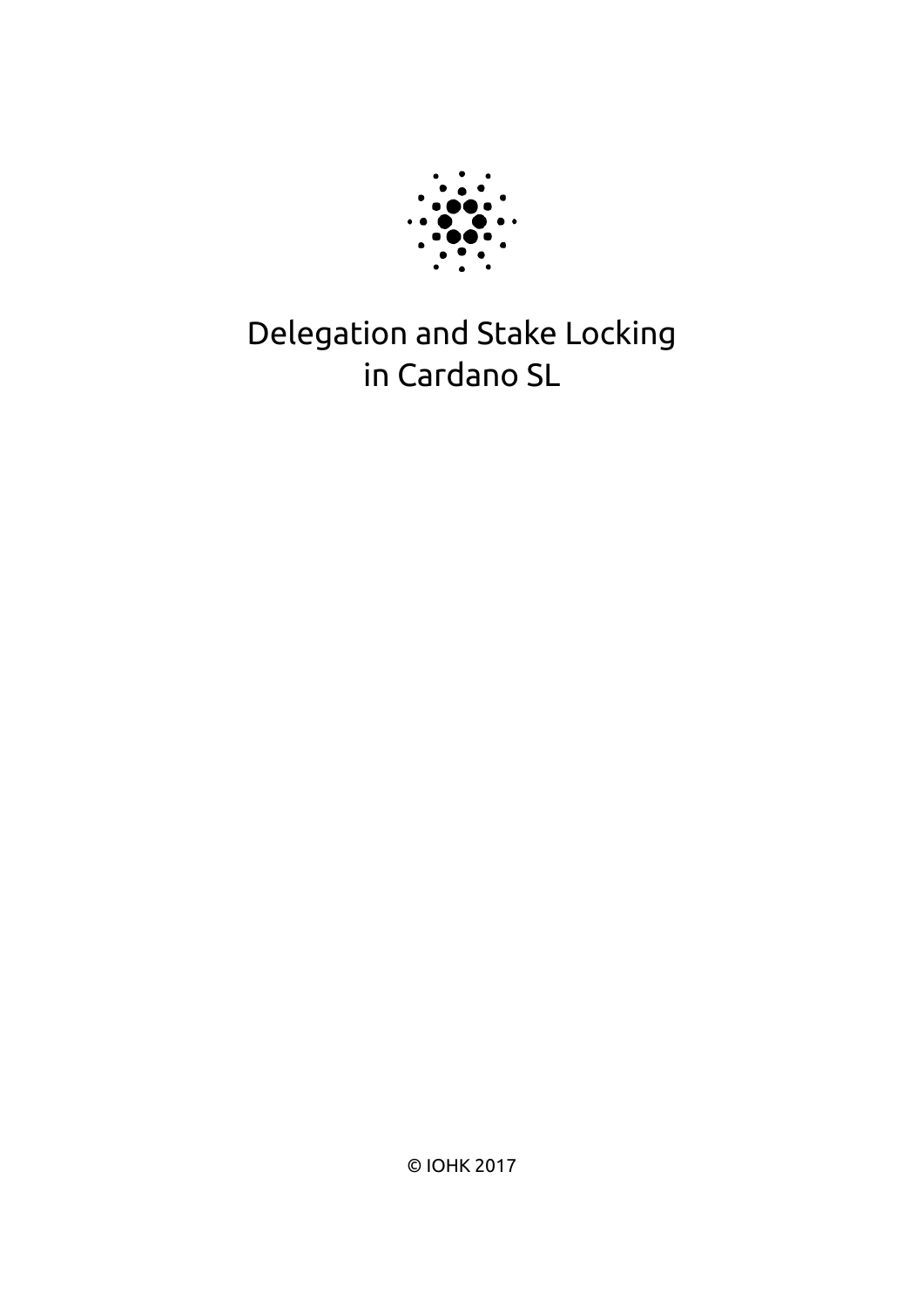#### **Abstract**

In this article we define requirements for delegation scheme that are imposed by the reallife concerns and weren't considered in the original Ouroboros paper. We show validity of such concerns and describe an approach that addresses those, deviating as little as possible from the original proposal.

# **Contents**

| <b>Delegation in Cardano SL</b>    | 3              |
|------------------------------------|----------------|
|                                    | 3              |
|                                    | 3              |
|                                    | 3              |
|                                    | 4              |
|                                    | 4              |
|                                    | 4              |
|                                    | 4              |
|                                    | 5              |
|                                    | 5              |
|                                    | 5              |
|                                    | 6              |
|                                    | 6              |
|                                    | 6              |
|                                    | 6              |
| <b>Stake Locking in Cardano SL</b> | 7              |
|                                    | $\overline{7}$ |
|                                    | $\overline{7}$ |
|                                    | 8              |
|                                    | 8              |
| Follow-up on Merkle Tree Idea      | 8              |
|                                    | 8              |
|                                    | 9              |
|                                    | 9              |
|                                    | 9              |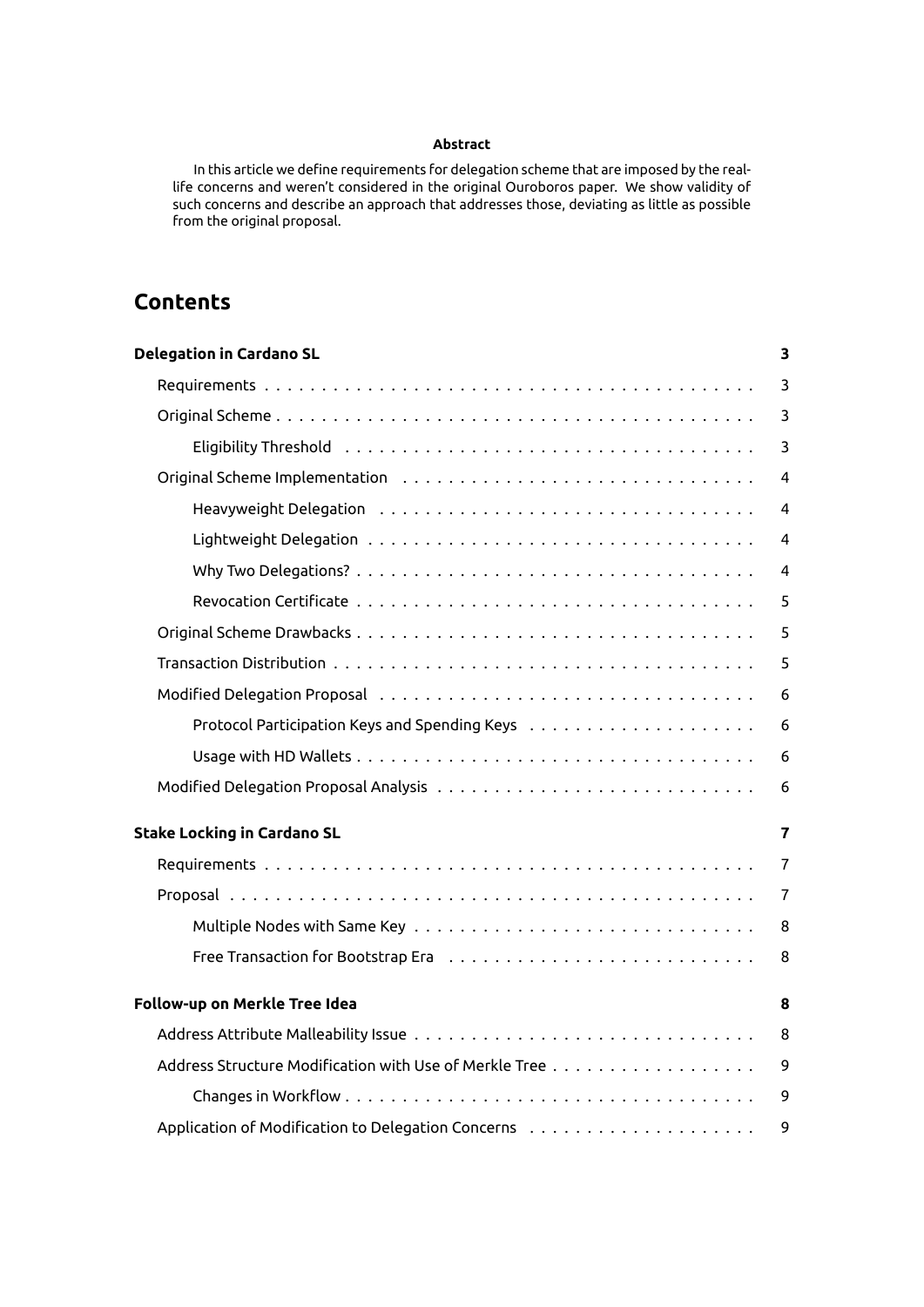# **Delegation in Cardano SL**

# <span id="page-2-0"></span>**Requirements**

We need a delegation scheme for Cardano SL. This scheme:

- <span id="page-2-1"></span>1. Should allow us to delegate/redelegate/revoke rights on stake owned by user.
- 2. Shouldn't require to expose public key on which money are kept to perform delegation.
- 3. Should be easy to integrate with HD wallets, i.e. to easily delegate from all keys of HD wallet tree/subtree to somebody.

The important concern is the fact that new address' types can be introduced via softfork in the future, and we don't know in advance about semantics of these types.

# **Original Scheme**

<span id="page-2-2"></span>The concept of delegation is simple: any stakeholder can allow a delegate to generate blocks on her behalf. In the context of our protocol, where a slot leader signs the block it generates for a certain slot, such a scheme can be implemented in a straightforward way based on proxy signatures. A stakeholder can transfer the right to generate blocks by creating a proxy signing key that allows the delegate to sign messages of the form (*st, d, sl<sup>j</sup>* ) (i.e., the format of messages signed in Protocol  $\pi_{\text{Dpos}}$  to authenticate a block). Protocol  $\pi_{\text{Dpos}}$  is described in Ouroboros paper, page [33]. In order to limit the delegate's block generation power to a certain range of epochs/slots, the stakeholder can limit the proxy signing key's valid message space to strings ending with a slot number *sl<sup>j</sup>* within a specific range of values. The delegate can use a proxy signing key from a given stakeholder to simply run Protocol  $\pi_{\text{DPOS}}$  on her beh[alf, signing the](https://eprint.iacr.org/2016/889.pdf) [bloc](https://eprint.iacr.org/2016/889.pdf)ks this stakeholder was elected to generate with the proxy signing key.

This scheme is secure due to the *Verifiability and Prevention of Misuse* properties of proxy signature schemes, which ensure that any stakeholder can verify that a proxy signing key was actually issued by a specific stakeholder to a specific delegate and that the delegate can only use these keys to sign messages inside the key's valid message space, respectively. *Verifiability and Prevention of Misuse* is described in the paper "Secure Proxy Signature Schemes for Delegation of Signing Rights", page [2].

We remark that while proxy signatures can be described as a high level generic primitive, it is easy to construct such schemes from standard digital signature schemes through delegationby-proxy. In this construction, a stak[eholde](https://eprint.iacr.org/2003/096.pdf)r signs a certificate specifying the delegates identity (e.g., its public key) and the valid message space. Later on, the delegate can sign messages within the valid message space by providing signatures for these messages under its own public key along with the signed certificate. As an added advantage, proxy signature schemes can also be built from aggregate signatures in such a way that signatures generated under a proxy signing key have essentially the same size as regular signatures.

An important consideration in the above setting is the fact that a stakeholder may want to withdraw her support to a stakeholder prior to its proxy signing key expiration. Observe that proxy signing keys can be uniquely identified and thus they may be revoked by a certificate revocation list within the blockchain.

#### **Eligibility Threshold**

<span id="page-2-3"></span>Delegation as described above can ameliorate fragmentation that may occur in the stake distribution. Nevertheless, this does not prevent a malicious stakeholder from dividing its stake to multiple accounts and, by refraining from delegation, induce a very large committee size. To address this, as mentioned above, a threshold *T*, say 1%, may be applied. This means that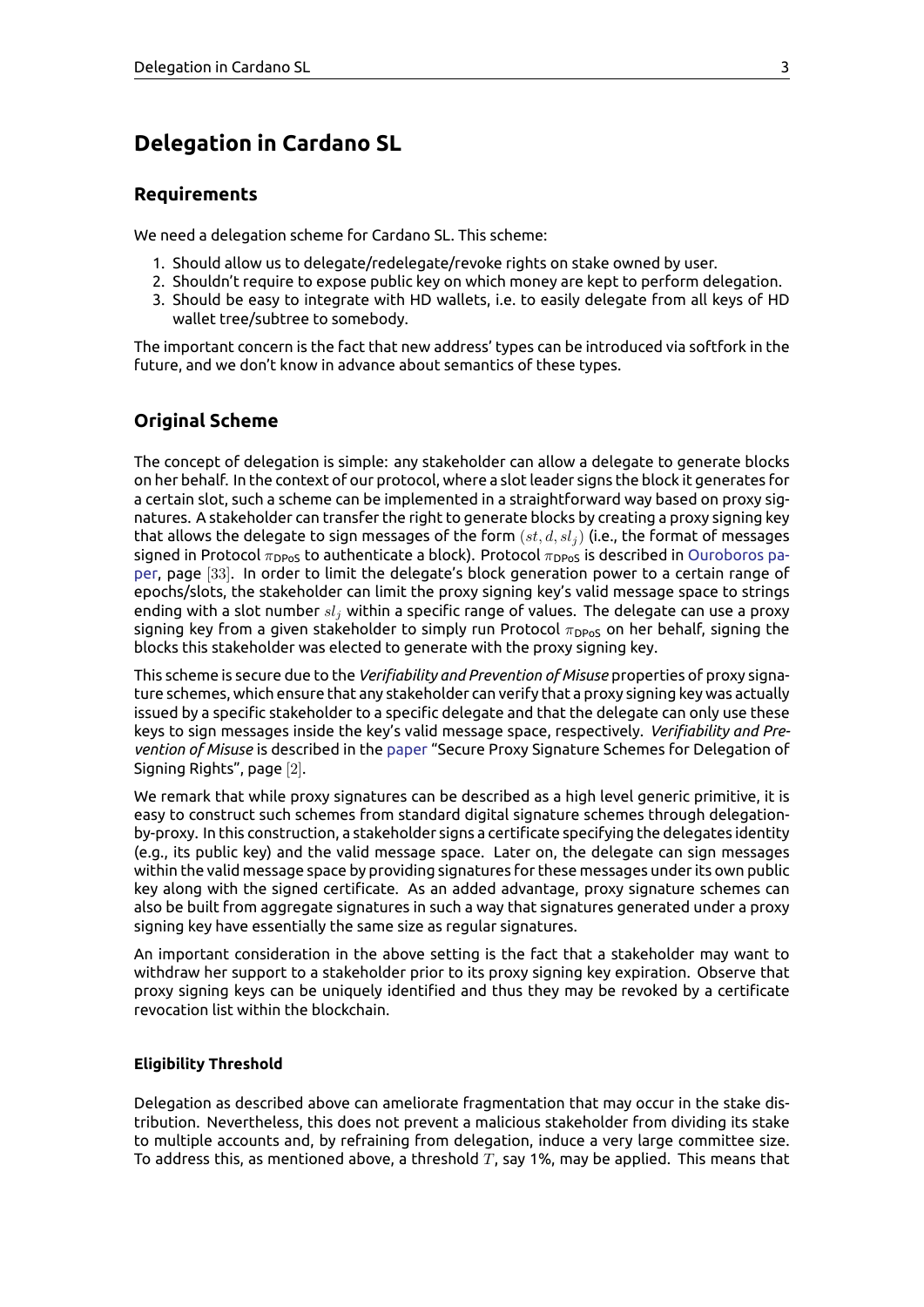any delegate representing less a fraction less than *T* of the total stake is automatically barred from being a committee member. This can be facilitated by redistributing the voting rights of delegates representing less than *T* to other delegates in a deterministic fashion (e.g., starting from those with the highest stake and breaking ties according to lexicographic order).

Suppose that a committee has been formed, *C*1*, ..., Cm*, from a total of *k* draws of weighing by stake. Each committee member will hold  $k_i$  such votes where  $\sum\limits_{i=1}^m k_i = k.$  Based on the eligibility threshold above it follows that  $m \leq T^{-1}$  (the maximum value is the case when all stake is distributed in  $T^{-1}$  delegates each holding  $T$  of the stake).

# **Original Scheme Implementation**

<span id="page-3-0"></span>The original scheme of delegation is implemented in Cardano SL by two different delegation types: heavyweight delegation and lightweight delegation.

#### **Heavyweight Delegation**

Heavyweight delegation is using stake threshold *T*. It means that stakeholder has to posses not less than *T* in order to participate in heavyweight delegation. The value of this threshold is defined in the configuration file.

<span id="page-3-1"></span>Moreover, the issuer stakeholder must have particular amount of stake too, otherwise it cannot be a valid issuer.

Proxy signing [certificates from](https://github.com/input-output-hk/cardano-sl/blob/d01d392d49db8a25e17749173ec9bce057911191/core/constants.yaml#L22) heavyweight delegation are stored within the blockchain. Please note that issuer can post only one certificate per one epoch.

#### **Lightweight Delegation**

<span id="page-3-2"></span>In contrast to heavyweight delegation, lightweight delegation doesn't require that delegate posses *T*-or-more stake. So lightweight delegation is available for any node. But proxy signing certificates for lightweight delegation are not stored in the blockchain, so lightweight delegation certificate must be broadcasted to reach delegate.

Later lightweight PSK can be verified given issuer's public key, signature and message itself.

#### **Why Two Delegations?**

You can think of heavyweight and lightweight delegations as of strong and weak delegations correspondingly.

<span id="page-3-3"></span>Heavyweight certificates are stored in the blockchain, so delegated stake may participate in MPC by being added to the stake of delegate. So delegate by many heavyweight delegations may accumulate enough stake to pass eligibility threshold. Moreover, heavyweight delegates can participate in voting for Cardano SL updates.

On the contrary, stake for lightweight delegation won't be counted in delegate's MPC-related stake. So lightweight delegation can be used for block generation only.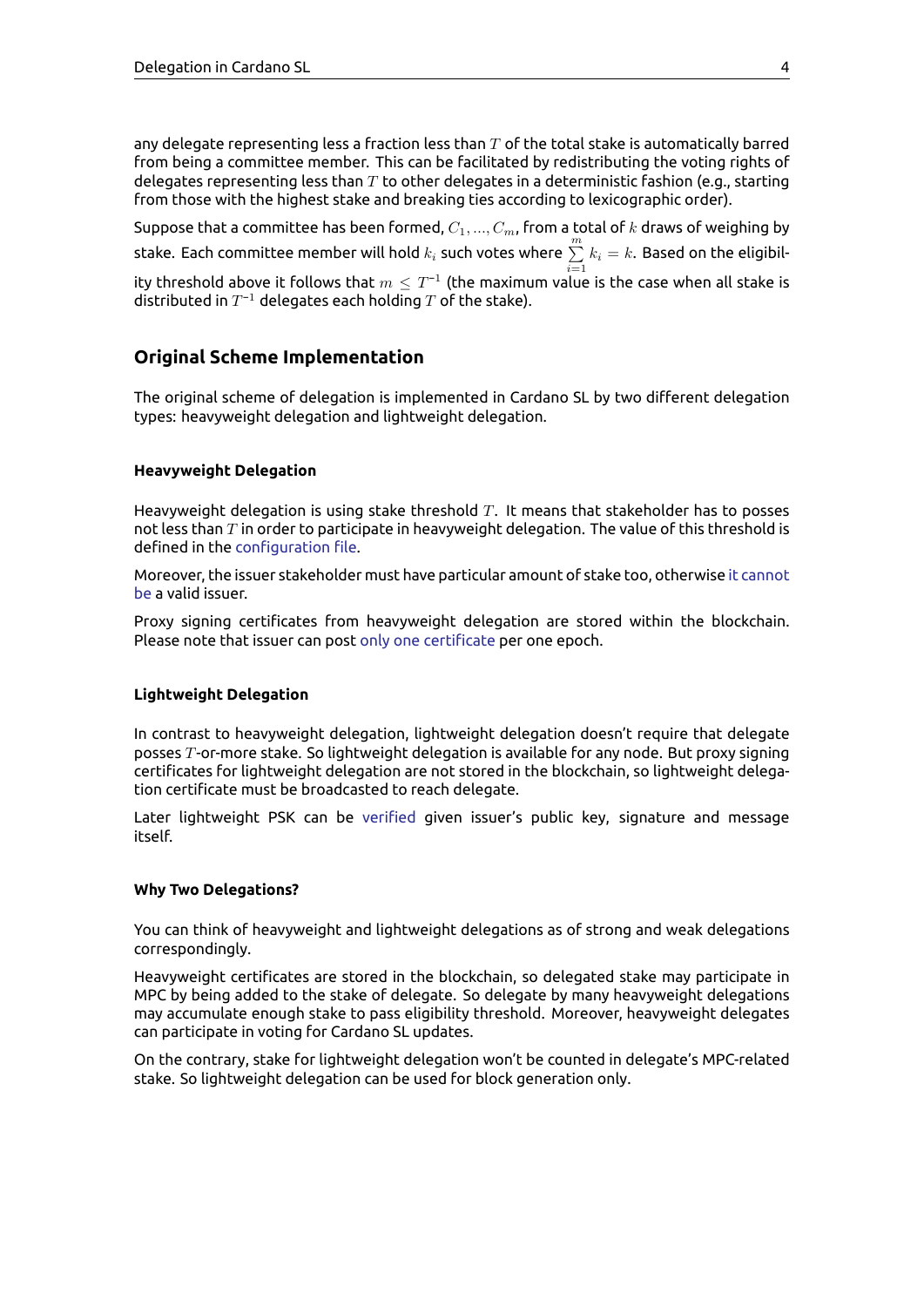#### **Revocation Certificate**

Revocation certificate is a special certificate that issuer creates to revoke delegation. Both heavyweight and lightweight delegation can be revoked, but not in the same way.

<span id="page-4-0"></span>The revocation certificate is just a normal one where issuer and delegate are the same (in other words, issuer delegates to himself).

To revoke lightweight delegation issuer sends revocation certificate to the network and *asks* to revoke delegation, but it cannot *enforce* this revo[cation, since lightweight PSKs are](https://github.com/input-output-hk/cardano-sl/blob/db306d7db0d05610005c5bee98c7be3918fb7947/src/Pos/Delegation/Helpers.hs#L35) not the part of the blockchain.

Revocation of heavyweight delegation is handled other way. Since proxy signing certificates from heavyweight delegation are stored within the blockchain, revocation certificate will be committed in the blockchain as well. In this case the node removes heavyweight delegation certificate which was issued before revocation certificate. But there are two important notes about it.

- 1. If the committed heavyweight delegation certificate is in the node's memory pool, and revocation certificate was committed as well, the delegation certificate will be removed from the memory pool. Obviously, in this case delegation certificate will never be added to the blockchain.
- 2. If a user commits heavyweight delegation certificate and *afterthat* he loses money, he still can revoke that delegation, even if by that time he does not have enough money (i.e. less than threshold *T* mentioned above).
- 3. Since an issuer can post only one certificate per one epoch, he won't be able to revoke his heavyweight delegation in the current epoch, because revocation certificate is a certificate too.

# **Original Scheme Drawbacks**

<span id="page-4-1"></span>Current implementation of delegation scheme described below uses proxy signing key scheme, which itself requires a public key being associated with stakeholder and used to sign delegation. Initially it was thought this public key to be an actual key which holds money, but this decreases security by exposing public key of address before spending money from it. We propose a solution for this concern.

### **Transaction Distribution**

Transaction distribution is another part of Cardano SL, not directly related to delegation, but one we can exploit for its benefit.

<span id="page-4-2"></span>Some addresses have multiple owners, which poses a problem of stake computation as per Follow-the-Satoshi each coin should only be counted once towards each stakeholder's stake total. Unlike balance (real amount of coins on the balance), stake gives user power to control different algorithm parts: being the slot leader, voting in Update system, taking part in MPC/SSC.

Suppose we have an address *A*. If it is a PublicKey-address it's obvious and straightforward which stakeholders should benefit from money stored on this address, though it's not for ScriptAddress (e.g. for 2 *− of −* 3 multisig address implemented via script we might want to have distribution  $[(A, 1/3), (B, 1/3), (C, 1/3)]$ . For any new address' type introduced via softfork in the future it might be useful [as well b](https://cardanodocs.com/cardano/addresses/)ecause we don't know in advance about semantics of the new address' type and which stakeholder it should be attributed to.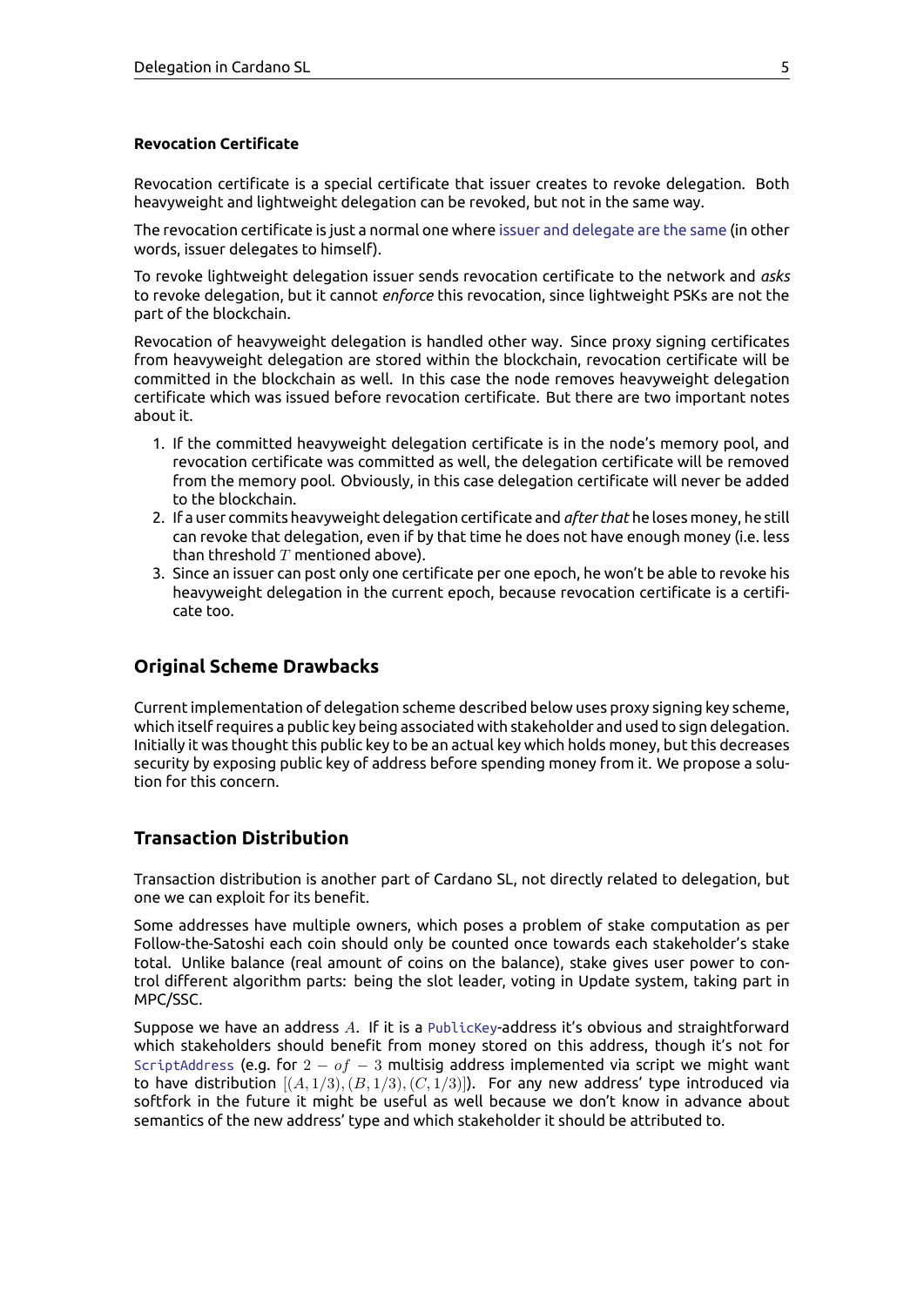Transaction distribution is a value associated with each transaction's output, holding information on which stakeholder should receive which particular amount of money on his stake. Technically it's a list of pairs composed from stakeholder's identificator and corresponding amount of money. E.g. for output  $(A, 100)$  distribution might be  $[(B, 10), (C, 90)]$ .

Transaction distributions are considered by both slot-leader election process and Richmen Computations.

This feature can be used in similar way to delegation, but there are differences:

- 1. There is no certificate(s): to revoke delegation *A* [has to move funds, p](https://cardanodocs.com/technical/leader-selection/)roviding different distribution.
- 2. Only part of *A*'s balance associated with this transaction output is delegated. This can be done in chunks per balance parts [\(on contrar](https://cardanodocs.com/technical/delegation/)y, delegation requires you to delegate all funds of whole address at once).

# **Modified Delegation Proposal**

#### **Protocol Participation Keys and Spending Keys**

<span id="page-5-0"></span>Transaction distribution is a practical way to split spending keys and protocol participation keys. Protocol participation keys allow to control stake, associated with transaction output.

<span id="page-5-1"></span>In transaction output we specify spending key data. Thus:

- for public key address we specify spending key hash,
- for script address some spending key will be used within script probably.

Let's consider basic use case. We want user *U* to send *v* coins to our address *R*. Then we find transaction  $U \to R$  in the blockchain, which shows us money were sent. We call  $R$  a *receiving* address.

Let's assume we have two more addresses:

- 1. *K*, *keeper* address,
- 2. *D*, *delegator* address.

Next we form a new transaction  $R \to K$  (sending all  $v$  coins from  $R$  to  $K$ ) with  $txOutDistr =$ [(*D, v*)]. After this transaction will be processed, funds would be contained on address *K*, but the right to issue blocks and participate in slot leader election would be held by *D*. This way we effectively decoupled key which controls money and key which is used for protocol maintenance.

#### **Usage with HD Wallets**

For HD wallets, we reserve (*root,* 0) key as a delegator. We use (*root, k >* 1*,* 2*∗i*) keys as receiving addresses and  $(root, k > 1, 2 * i + 1)$  keys as keepers.

<span id="page-5-2"></span>Delegation or redelegation of the whole HD wallet structure then is as simple as issuing a single lightweight/heavyweight certificate for an address (*root,* 0).

### **Modified Delegation Proposal Analysis**

<span id="page-5-3"></span>As careful reader may observe, when transaction with transaction distribution is being sent, money are sent to the key *K*, but *D* is responsible for delegation. This way if even *D* public component will be exposed (which is case when we would like to delegate with certificate), *K*'s public key won't be exposed till money are sent. This satisfies requrement 2.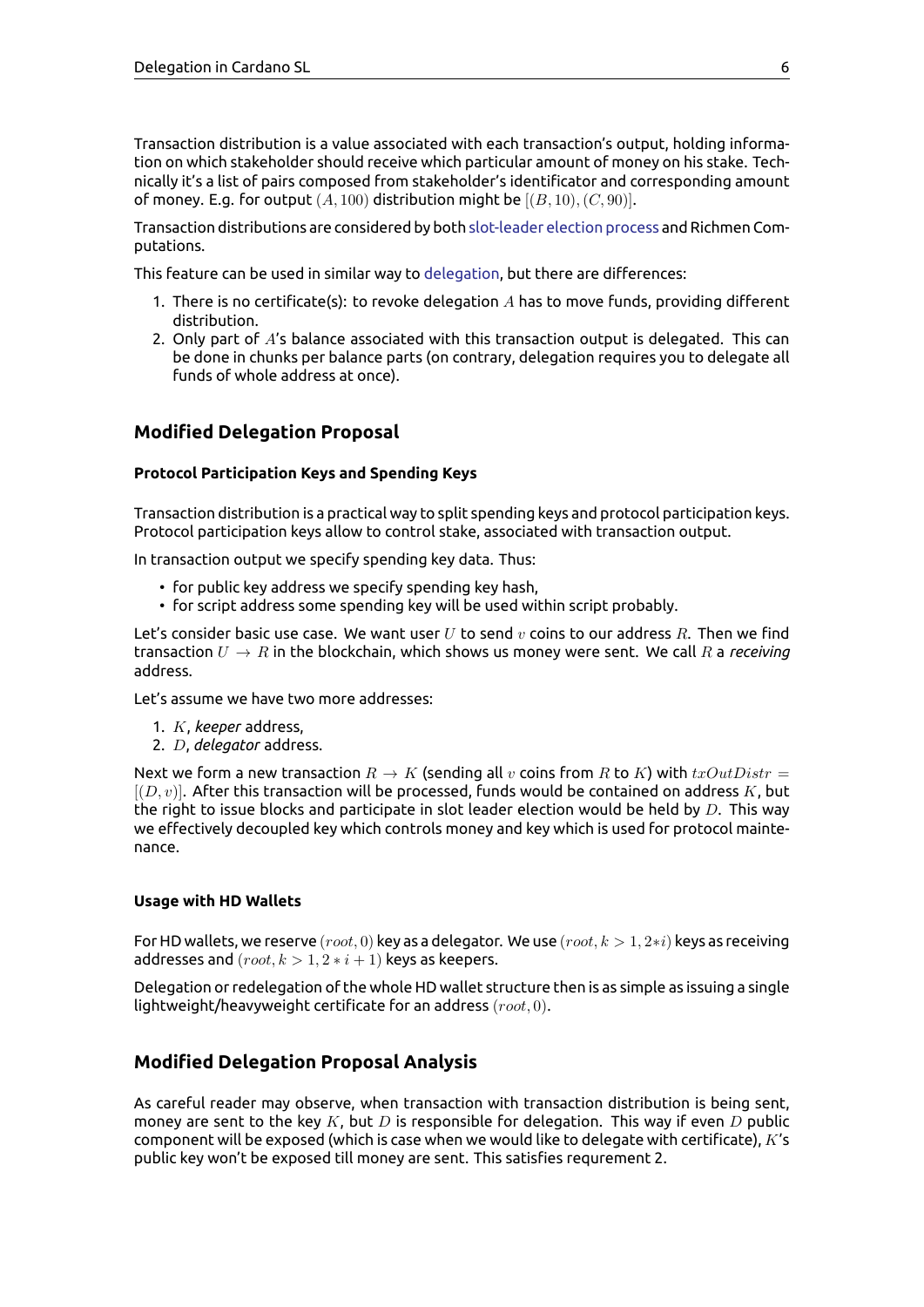# **Stake Locking in Cardano SL**

<span id="page-6-0"></span>The Bootstrap era is the period of Cardano SL existence that allows only fixed predefined users to have control over the system. The set of such users (the bootstrap stakeholders) and propotion of total stake each of them controls is defined in genesis block.

Purpose of Bootstrap era is to address concern that at the beginning of mainnet majority of stake will probably be offline (which breaks the protocol at the start). Bootstrap era is to be ended when network stabilizes and majority of stake is present online.

The next era after Bootstrap is called the Reward era. Reward era is actually a "normal" operation mode of Cardano SL as a PoS-cryptocurrency.

# **Requirements**

- 1. During Bootstrap era stake in Cardano SL should be effectively delegated to a fixed set of keys *S*.
- <span id="page-6-1"></span>2.  $|S| \leq 3$
- 3. Stake should be distributed among  $s \in S$  in fixed predefined propotion, e.g.  $2:5:3$ .
- 4. At the end of Bootstrap era stake should be unlocked:
	- 1. Ada buyers should be able to participate in protocol themselves (or delegate their rights to some delegate not from *S*).
	- 2. Each Ada buyer should explicitly state she wants to take control over her stake.
		- Otherwise it may easily lead to situation when less than majority of stake is online once Reward era starts.
	- 3. Before this withdrawing stake action occurs, stake should be still being controlled by *S* nodes.
	- 4. *(Optional)* Stake transition during unlocking should be free for user.

### **Proposal**

Let us now present the Bootstrap era solution:

- <span id="page-6-2"></span>1. Initial *utxo* contains all the stake distributed among *gcdBootstrapStakeholders*. Initial *utxo* consists of (*txOut, txOutDistr*) pairs, so we just set *txOutDistr* in a way it sends all coins to *gcdBootstrapStakeholders* in proportion specified in genesis block.
- 2. While the Bootstrap era takes place, users can send transactions changing initial *utxo*. We enforce setting *txOutDistr* for each transaction output to spread stake to *gcdBootstrapStakeholders* in proportion specified by genesis block. This effectively makes stake distribution is system constant.
- 3. When the Bootstrap era is over, we disable restriction on *txOutDistr*. Bootstrap stakeholders will vote for Bootstrap era ending: special update proposal will be formed, where a particular constant will be set appropriately to trigger Bootstrap era end at the point update proposal gets adopted. System operates the same way as in Bootstrap era, but users need to explicitly state they understand owning their stake leads to responsibility to handle the node. For user to get his stake back he should send a transaction, specifying delegate key(s) in *txOutDistr*. It may be the key owned by user himself or the key of some delegate (which may also be one or few of *gcdBootstrapStakeholders*).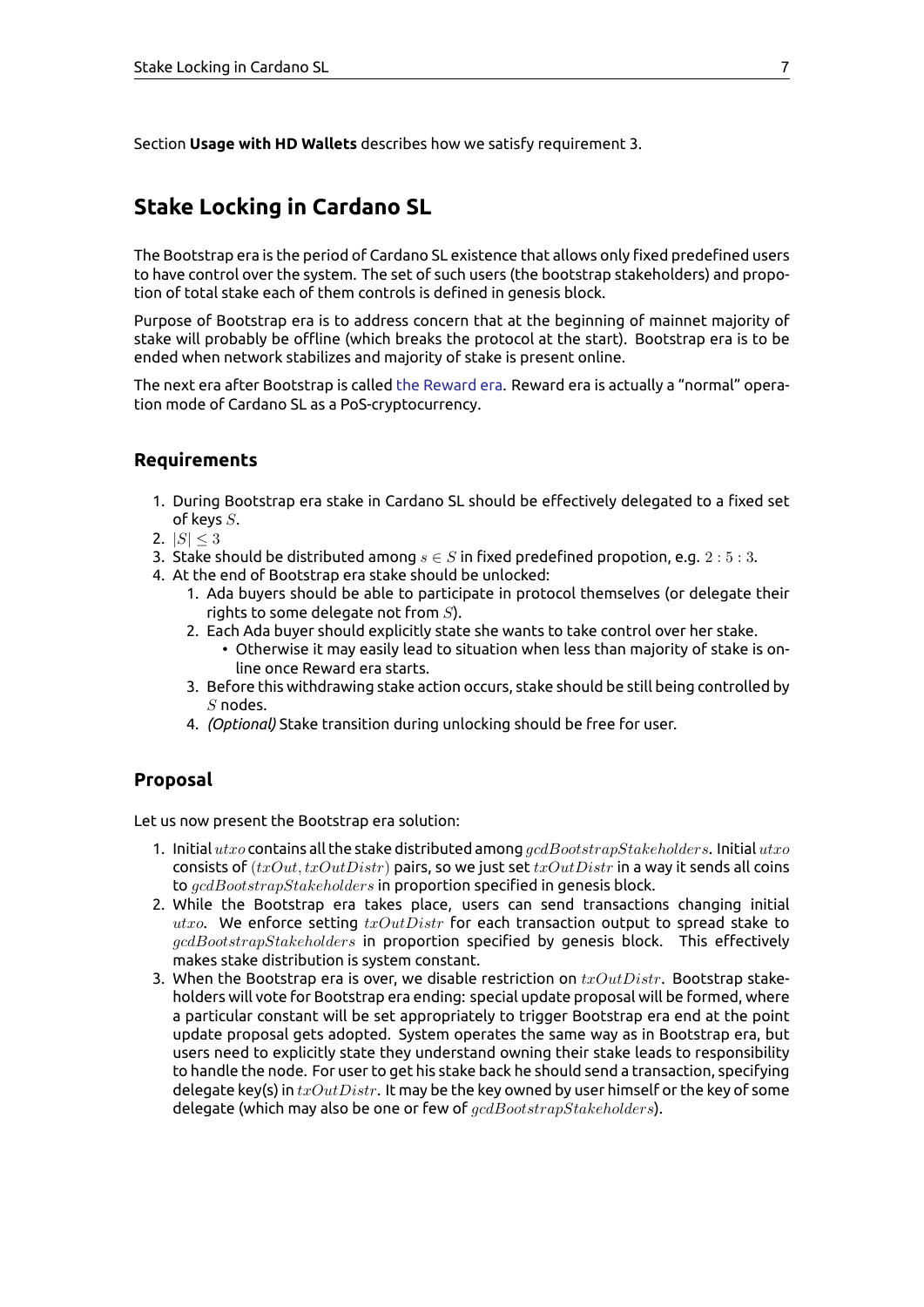#### <span id="page-7-0"></span>**Multiple Nodes with Same Key**

To reduce the size of transactions, we want to have set of bootstrap stakeholder as small as possible. In principle it should be as small as number of actual parties involved (e.g. IOHK, CGG, CF each holding single key).

This way it's handy to have secret key *s ∈ gcdBootstrapStakeholders* can be distributed accross multiple nodes (because usual case is you want to have multiple nodes operating in different data centers to provide reliable service).

Simplest proposal to distribute key accross multiple nodes would be to run multiple nodes with the same secret key. But since nodes with the same key are treated as one single entity (from the protocol standpoint), they must participate in the algorithm in round-robin fashion, to avoid creating two blocks for one slot, in particular:

- 1. Create blocks in predefined order. If key is a slot leader for  $slot_1$ ,  $slot_3$  and  $slot_5$ , then  $node_0$  creates block at  $slot_1$ ,  $node_1$  - at  $slot_3$ , and  $node_2$  - at  $slot_5$ .
- 2. Create MPC payloads accurately. If key is obliged to post *M* commitments, openings, shares, then  $node_0$ ,  $node_1$  and  $node_2$  will post  $\frac{M}{3}$  each.

#### <span id="page-7-1"></span>**Free Transaction for Bootstrap Era**

Delegating stake back to user is done via transaction. But transactions cost money (via fees), which violates requirement 4*.*4 (which is marked as an optional, but yet desirable).

As a solution to this issue we could make a snapshot of utxo *U* at the moment Bootstrap era ends and don't require fees to be withdrawn from any transaction output, contained in *U*. This will effectively make delegation transition transaction free.

# <span id="page-7-2"></span>**Follow-up on Merkle Tree Idea**

#### <span id="page-7-3"></span>**Address Attribute Malleability Issue**

Designing data structures for Cardano SL, we widely adopted idea of putting attributes to various data structures, including:

- transactions,
- addresses,
- update proposals,
- block, block header.

This was introduced for leaving us an option to include additional data to these structures via soft fork update.

Most of these data structures are being signed before putting to the blockchain, only exemption for this rule is address. This doesn't seem to open significant attack surface. Addresses are open data exchanged between users off chain. They may appear on chain only via inclusion into transaction which is signed, this way address attributes cannot be subject for modification by adversary.

But one design flaw of scheme is that if user *U* asks user *V* to send transaction to his address  $A = \langle A_{\text{pkhash}}, A_{\text{attrs}} \rangle$ ,  $V$  can modify  $A_{\text{attrs}}$  and send funds to  $A' = \langle A_{\text{pkhash}}, A_{\text{attrs}}' \rangle$ . This leads to awkward situation when *U* actually has access to *A*', i.e. may spend funds from it, but in fact  $A' \neq A$  and  $attrs$  may contain some attributes which are sensitive for workflow used by  $U$ . For instance, if we store delegate address as attribute, *V* may replace delegate and *U* will receive correct transaction, but funds would not be delegated to appropriate delegate.